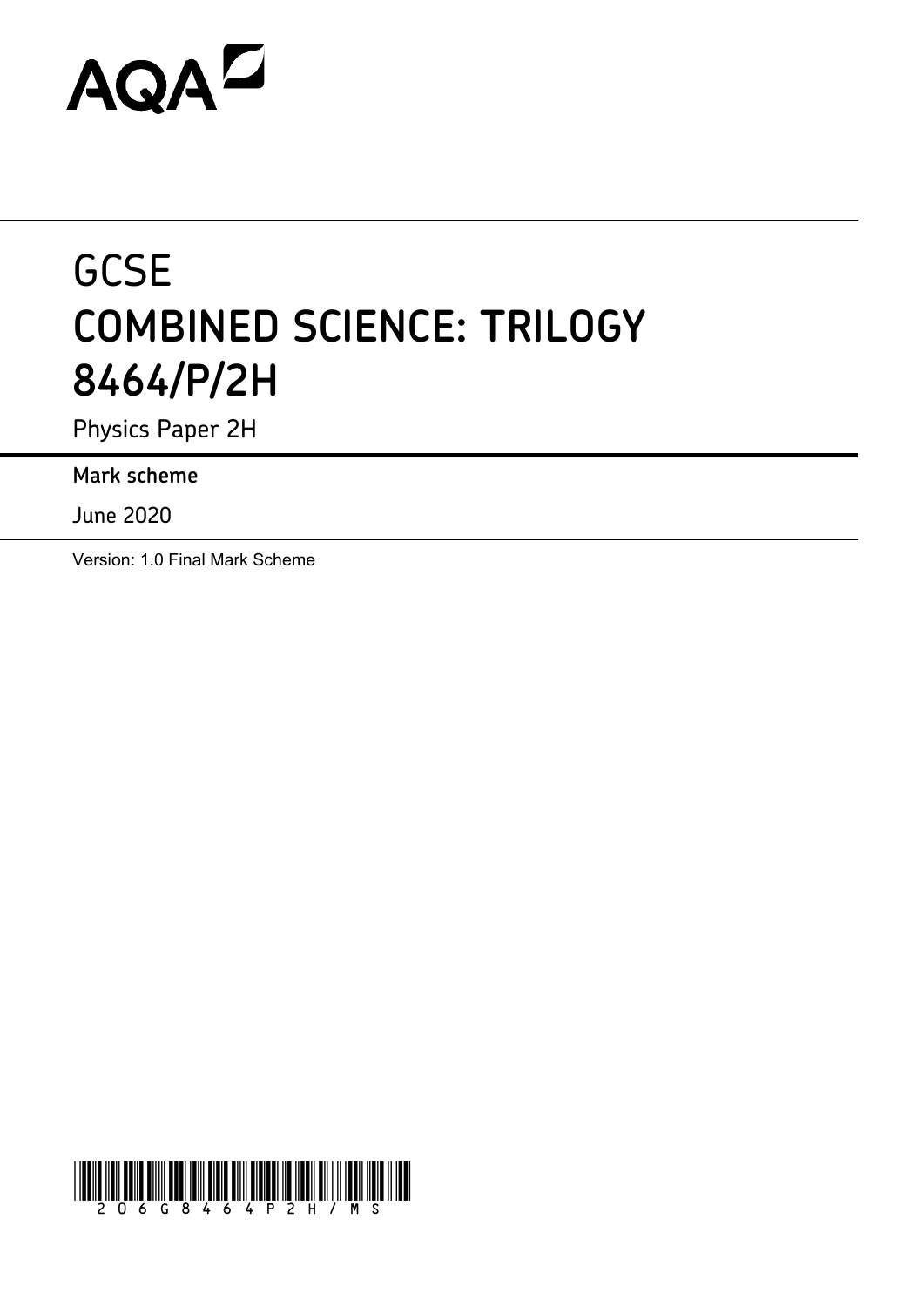Mark schemes are prepared by the Lead Assessment Writer and considered, together with the relevant questions, by a panel of subject teachers. This mark scheme includes any amendments made at the standardisation events which all associates participate in and is the scheme which was used by them in this examination. The standardisation process ensures that the mark scheme covers the students' responses to questions and that every associate understands and applies it in the same correct way. As preparation for standardisation each associate analyses a number of students' scripts. Alternative answers not already covered by the mark scheme are discussed and legislated for. If, after the standardisation process, associates encounter unusual answers which have not been raised they are required to refer these to the Lead Examiner.

It must be stressed that a mark scheme is a working document, in many cases further developed and expanded on the basis of students' reactions to a particular paper. Assumptions about future mark schemes on the basis of one year's document should be avoided; whilst the guiding principles of assessment remain constant, details will change, depending on the content of a particular examination paper.

Further copies of this mark scheme are available from aqa.org.uk

#### **Copyright information**

AQA retains the copyright on all its publications. However, registered schools/colleges for AQA are permitted to copy material from this booklet for their own internal use, with the following important exception: AQA cannot give permission to schools/colleges to photocopy any material that is acknowledged to a third party even for internal use within the centre.

Copyright © 2020 AQA and its licensors. All rights reserved.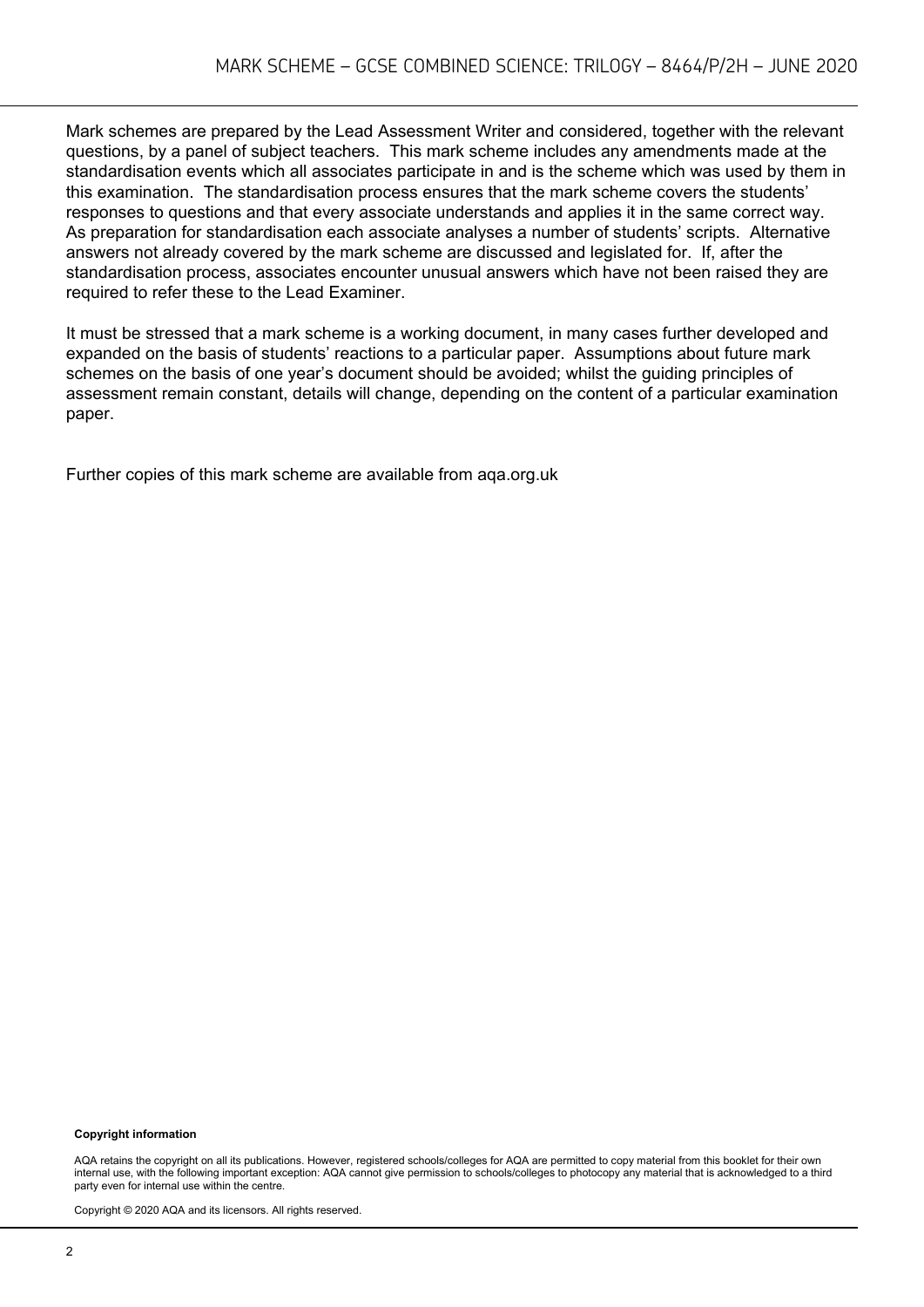### Information to Examiners

#### 1. General

The mark scheme for each question shows:

- the marks available for each part of the question
- the total marks available for the question
- the typical answer or answers which are expected
- extra information to help the Examiner make his or her judgement
- the Assessment Objectives, level of demand and specification content that each question is intended to cover.

The extra information is aligned to the appropriate answer in the left-hand part of the mark scheme and should only be applied to that item in the mark scheme.

At the beginning of a part of a question a reminder may be given, for example: where consequential marking needs to be considered in a calculation; or the answer may be on the diagram or at a different place on the script.

In general the right-hand side of the mark scheme is there to provide those extra details which confuse the main part of the mark scheme yet may be helpful in ensuring that marking is straightforward and consistent.

#### 2. Emboldening and underlining

- **2.1** In a list of acceptable answers where more than one mark is available 'any **two** from' is used, with the number of marks emboldened. Each of the following bullet points is a potential mark.
- **2.2** A bold **and** is used to indicate that both parts of the answer are required to award the mark.
- **2.3** Alternative answers acceptable for a mark are indicated by the use of **or**. Different terms in the mark scheme are shown by a / ; eg allow smooth / free movement.
- **2.4** Any wording that is underlined is essential for the marking point to be awarded.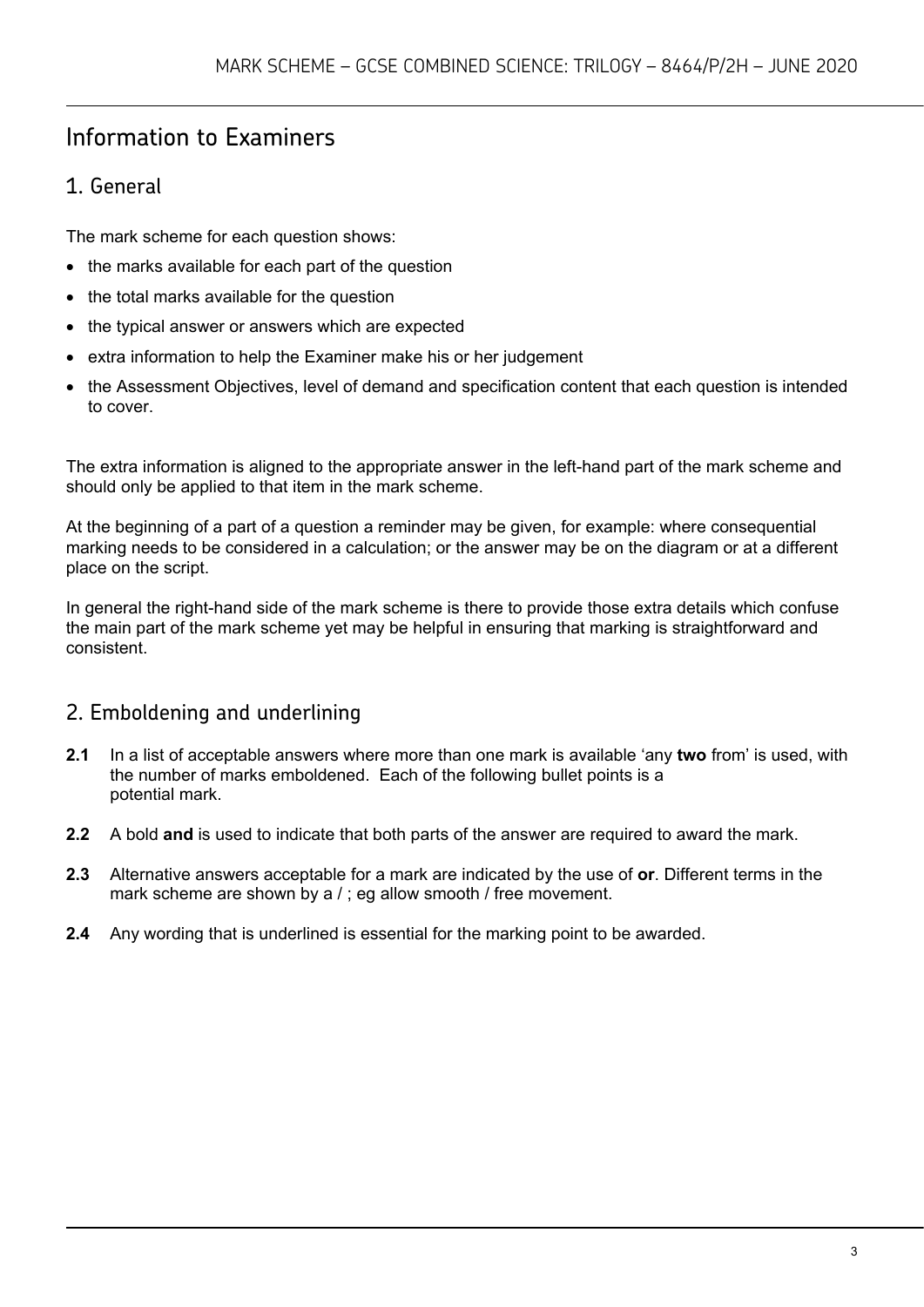#### 3. Marking points

#### **3.1 Marking of lists**

This applies to questions requiring a set number of responses, but for which students have provided extra responses. The general principle to be followed in such a situation is that 'right + wrong = wrong'.

Each error / contradiction negates each correct response. So, if the number of error / contradictions equals or exceeds the number of marks available for the question, no marks can be awarded.

However, responses considered to be neutral (indicated as \* in example 1) are not penalised.

Example 1: What is the pH of an acidic solution?

**[1 mark]**

| <b>Student</b> | <b>Response</b> | <b>Marks</b><br>awarded |
|----------------|-----------------|-------------------------|
|                | green, 5        |                         |
|                | red $*$ , 5     |                         |
|                | red $*$ , 8     |                         |

Example 2: Name two planets in the solar system.

**[2 marks]**

| <b>Student</b> | <b>Response</b>     | <b>Marks awarded</b> |
|----------------|---------------------|----------------------|
|                | Neptune, Mars, Moon |                      |
|                | Neptune, Sun, Mars, |                      |
|                | Moon                |                      |

#### **3.2 Use of chemical symbols / formulae**

If a student writes a chemical symbol / formula instead of a required chemical name, full credit can be given if the symbol / formula is correct and if, in the context of the question, such action is appropriate.

#### **3.3 Marking procedure for calculations**

Marks should be awarded for each stage of the calculation completed correctly, as students are instructed to show their working. Full marks can, however, be given for a correct numerical answer, without any working shown.

#### **3.4 Interpretation of 'it'**

Answers using the word 'it' should be given credit only if it is clear that the 'it' refers to the correct subject.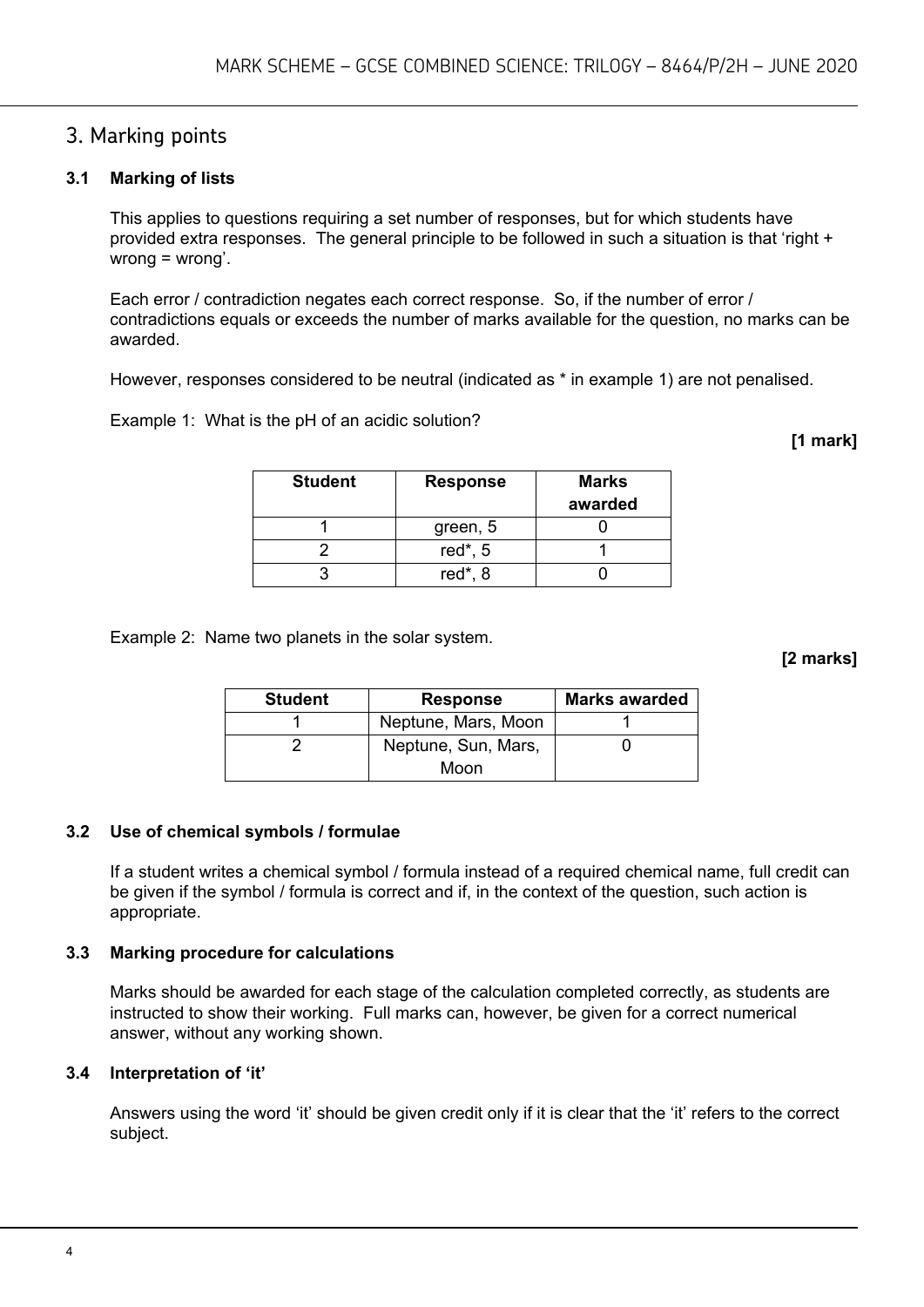#### **3.5 Errors carried forward**

Any error in the answers to a structured question should be penalised once only.

Papers should be constructed in such a way that the number of times errors can be carried forward is kept to a minimum. Allowances for errors carried forward are most likely to be restricted to calculation questions and should be shown by the abbreviation ecf in the marking scheme.

#### **3.6 Phonetic spelling**

The phonetic spelling of correct scientific terminology should be credited **unless** there is a possible confusion with another technical term.

#### **3.7 Brackets**

(…..) are used to indicate information which is not essential for the mark to be awarded but is included to help the examiner identify the sense of the answer required.

#### **3.8 Allow**

In the mark scheme additional information, 'allow' is used to indicate creditworthy alternative answers.

#### **3.9 Ignore**

Ignore is used when the information given is irrelevant to the question or not enough to gain the marking point. Any further correct amplification could gain the marking point.

#### **3.10 Do not accept**

Do **not** accept means that this is a wrong answer which, even if the correct answer is given as well, will still mean that the mark is not awarded.

#### 4. Level of response marking instructions

Extended response questions are marked on level of response mark schemes.

- Level of response mark schemes are broken down into levels, each of which has a descriptor.
- The descriptor for the level shows the average performance for the level.
- There are two marks in each level

Before you apply the mark scheme to a student's answer, read through the answer and annotate it (as instructed) to show the qualities that are being looked for. You can then apply the mark scheme.

#### **Step 1: Determine a level**

Start at the lowest level of the mark scheme and use it as a ladder to see whether the answer meets the descriptor for that level. The descriptor for the level indicates the different qualities that might be seen in the student's answer for that level. If it meets the lowest level then go to the next one and decide if it meets this level, and so on, until you have a match between the level descriptor and the answer.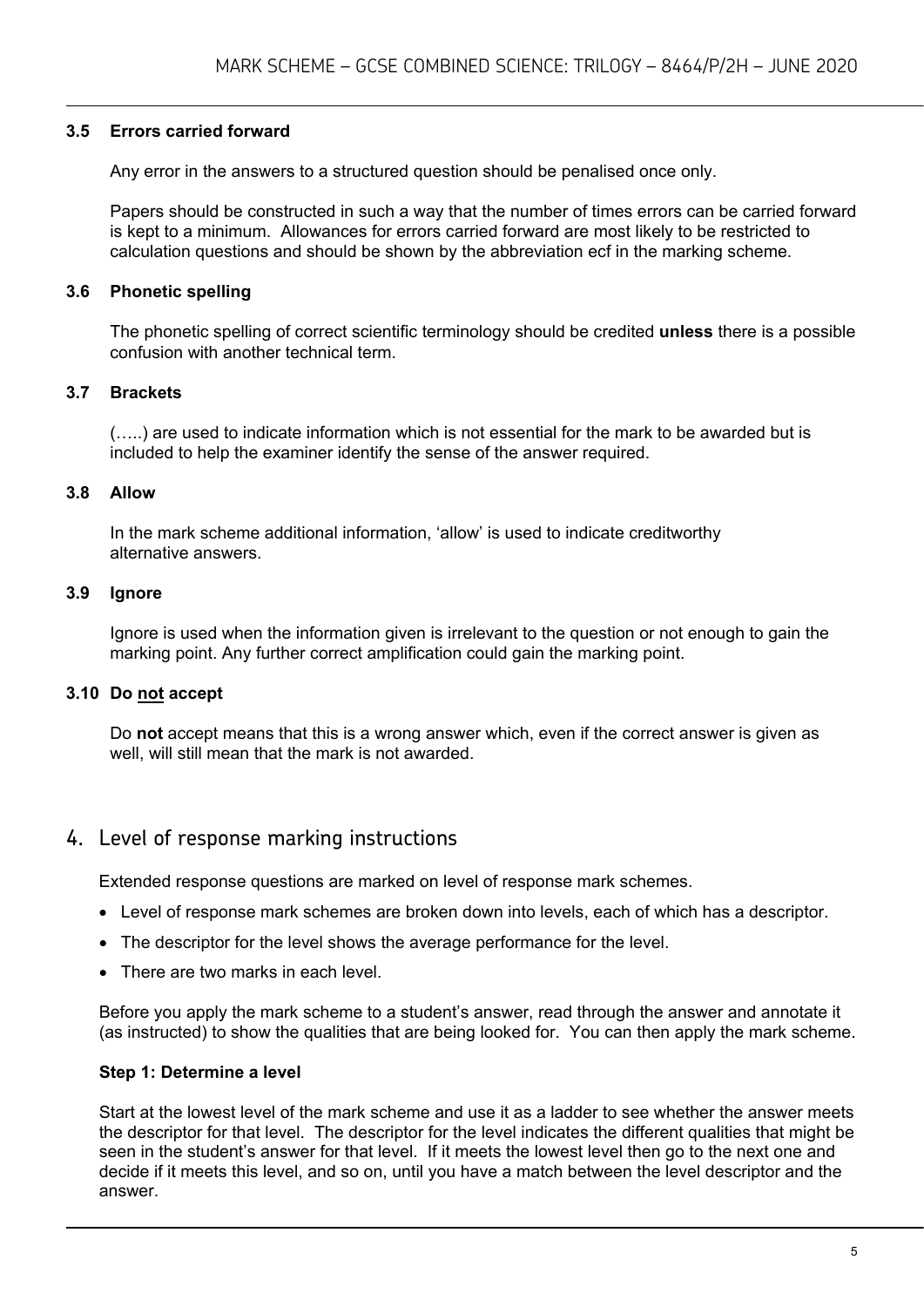When assigning a level you should look at the overall quality of the answer. Do **not** look to penalise small and specific parts of the answer where the student has not performed quite as well as the rest. If the answer covers different aspects of different levels of the mark scheme you should use a best fit approach for defining the level.

Use the variability of the response to help decide the mark within the level, ie if the response is predominantly level 2 with a small amount of level 3 material it would be placed in level 2 but be awarded a mark near the top of the level because of the level 3 content.

#### **Step 2: Determine a mark**

Once you have assigned a level you need to decide on the mark. The descriptors on how to allocate marks can help with this.

The exemplar materials used during standardisation will help. There will be an answer in the standardising materials which will correspond with each level of the mark scheme. This answer will have been awarded a mark by the Lead Examiner. You can compare the student's answer with the example to determine if it is the same standard, better or worse than the example. You can then use this to allocate a mark for the answer based on the Lead Examiner's mark on the example.

You may well need to read back through the answer as you apply the mark scheme to clarify points and assure yourself that the level and the mark are appropriate.

Indicative content in the mark scheme is provided as a guide for examiners. It is not intended to be exhaustive and you must credit other valid points. Students do **not** have to cover all of the points mentioned in the indicative content to reach the highest level of the mark scheme.

You should ignore any irrelevant points made. However, full marks can be awarded only if there are no incorrect statements that contradict a correct response.

An answer which contains nothing of relevance to the question must be awarded no marks.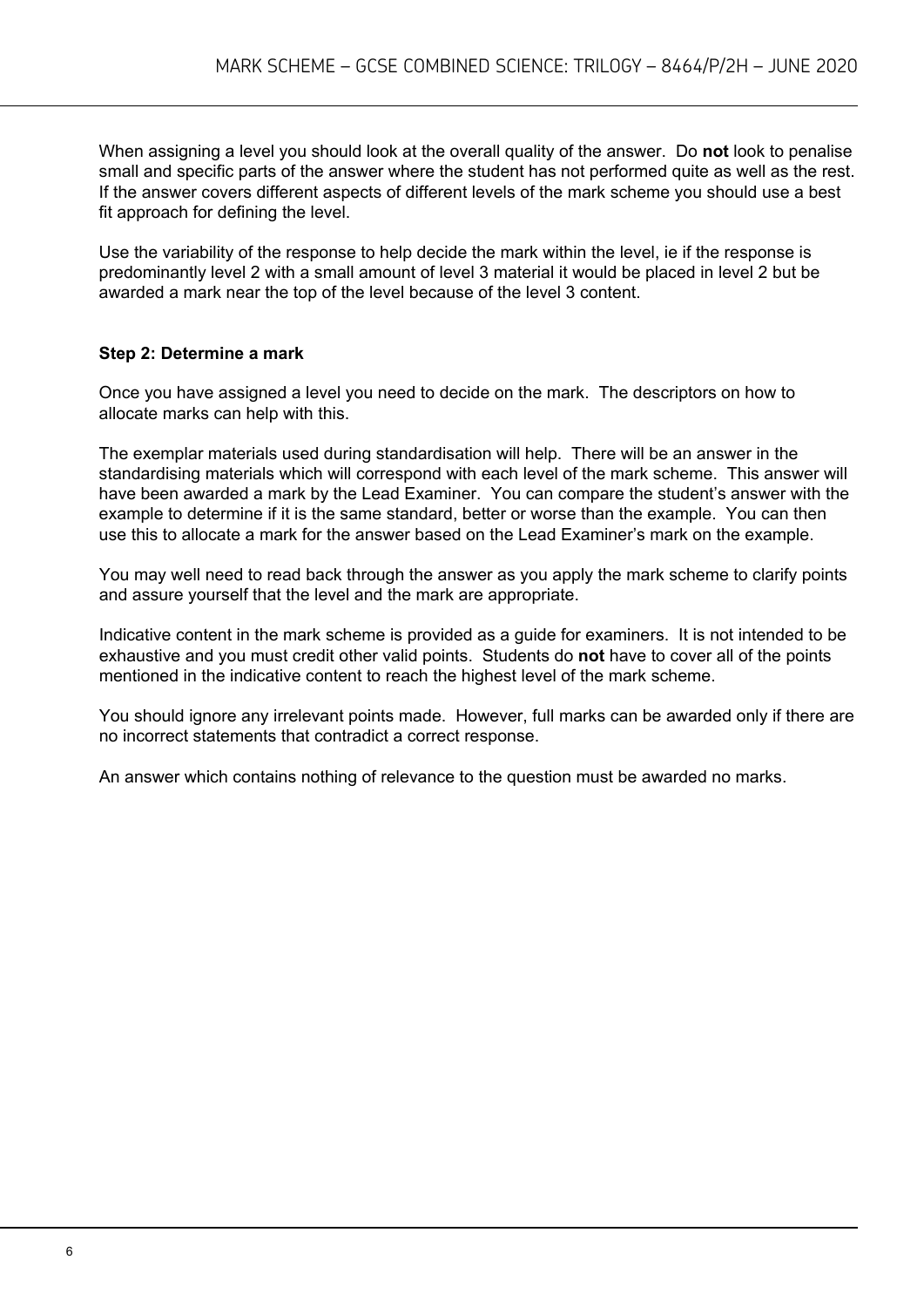| Question | <b>Answers</b>                                                           | <b>Extra information</b>                                                                                                                                                    | <b>Mark</b> | AO /<br>Spec. Ref.         |
|----------|--------------------------------------------------------------------------|-----------------------------------------------------------------------------------------------------------------------------------------------------------------------------|-------------|----------------------------|
| 01.1     | iron and steel will be attracted<br>(to the magnet)                      |                                                                                                                                                                             | 1           | AO <sub>1</sub><br>6.7.1.1 |
|          | aluminium, copper and tin will<br>not be attracted (to the magnet)       | allow 1 mark is one metal is in<br>the incorrect list, but all the other<br>four are correct<br>if no other mark awarded allow 1<br>mark for iron and steel are<br>magnetic | 1           |                            |
| 01.2     | the paperclip would still be<br>attracted to the magnet                  |                                                                                                                                                                             | 1           | AO <sub>1</sub><br>6.7.1.1 |
|          | because of induced magnetism                                             | allow the paper clip becomes an<br>induced magnet<br>allow because the paper clip is a<br>temporary magnet<br>allow there is a magnetic field at<br>the south pole          | 1           |                            |
| 01.3     | weight = $mass \times gravitational$<br>field strength<br>or<br>$W = mg$ | do not accept gravity for<br>gravitational field strength                                                                                                                   | 1           | AO <sub>1</sub><br>6.5.1.3 |
| 01.4     | $1.0 g = 0.0010 kg$<br>weight of 1 paperclip = $0.0010 \times$<br>9.8    | allow 0.001 (kg)<br>allow 0.0098 (N)<br>allow correct substitution using<br>incorrectly/not converted value<br>of mass of paperclip                                         | 1<br>1      | AO <sub>2</sub><br>6.5.1.3 |
|          | Force = $0.0098 \times 20 = 0.196$ (N)                                   | allow correct calculation using<br>incorrectly/not converted value<br>of mass of paperclip                                                                                  | 1           |                            |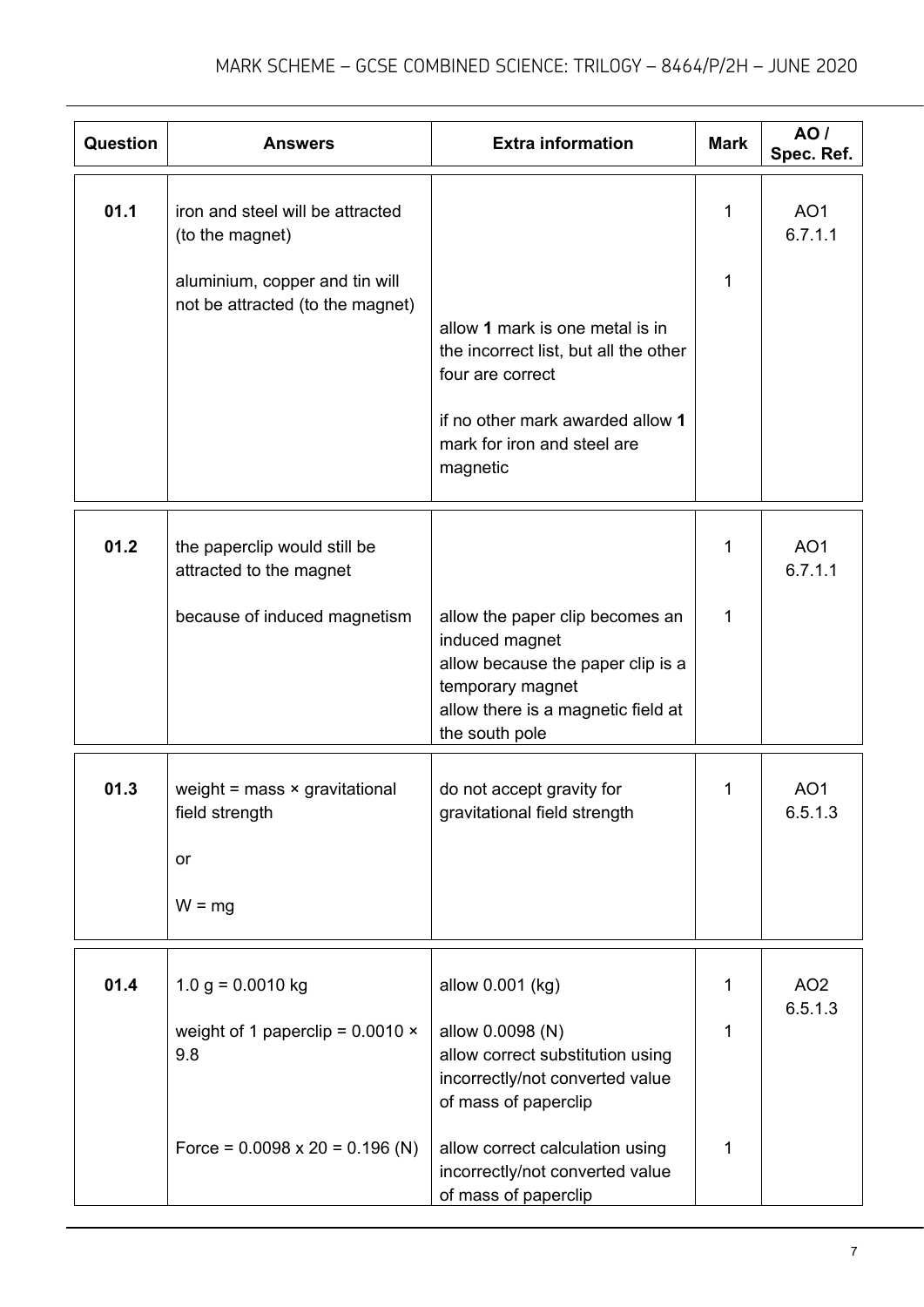| <b>Total</b> |  |  |
|--------------|--|--|
|              |  |  |

| Question | <b>Answers</b>                                                                                                                                                                                                                                                                                                                                                                                                                                                  | <b>Mark</b> | AO/<br>Spec. Ref.              |
|----------|-----------------------------------------------------------------------------------------------------------------------------------------------------------------------------------------------------------------------------------------------------------------------------------------------------------------------------------------------------------------------------------------------------------------------------------------------------------------|-------------|--------------------------------|
| 02.1     | <b>Level 3:</b> The method would lead to the production of a valid<br>outcome. All key steps are identified and logically sequenced.                                                                                                                                                                                                                                                                                                                            | $5-6$       | AO <sub>3</sub>                |
|          | Level 2: The method would not necessarily lead to a valid<br>outcome. Most steps are identified, but the plan is not fully logically<br>sequenced.                                                                                                                                                                                                                                                                                                              | $3 - 4$     | AO <sub>1</sub>                |
|          | <b>Level 1:</b> The method would not lead to a valid outcome. Some<br>relevant steps are identified, but links are not made clear.                                                                                                                                                                                                                                                                                                                              | $1 - 2$     | AO <sub>1</sub>                |
|          | No relevant content                                                                                                                                                                                                                                                                                                                                                                                                                                             | $\mathbf 0$ | 6.5.4.2.2<br>RPA <sub>19</sub> |
|          | <b>Indicative content</b>                                                                                                                                                                                                                                                                                                                                                                                                                                       |             |                                |
|          | measurements                                                                                                                                                                                                                                                                                                                                                                                                                                                    |             |                                |
|          | • place one wooden block under the ramp<br>• vary the height by placing a different number of wooden blocks<br>• measure the height of the ramp using a metre rule<br>• measure the distance travelled using a metre rule<br>• measure time taken using light gates (and computer/datalogger)<br>• measure time taken using a stopclock or ticker timer<br>• release trolley from the same position each time<br>• release the trolley without applying a force |             |                                |
|          | results<br>• repeat at the same height and calculate a mean<br>• repeat for different heights<br>• calculate acceleration using a = (v-u)/t or a = $\frac{v^2 - u^2}{2a}$                                                                                                                                                                                                                                                                                       |             |                                |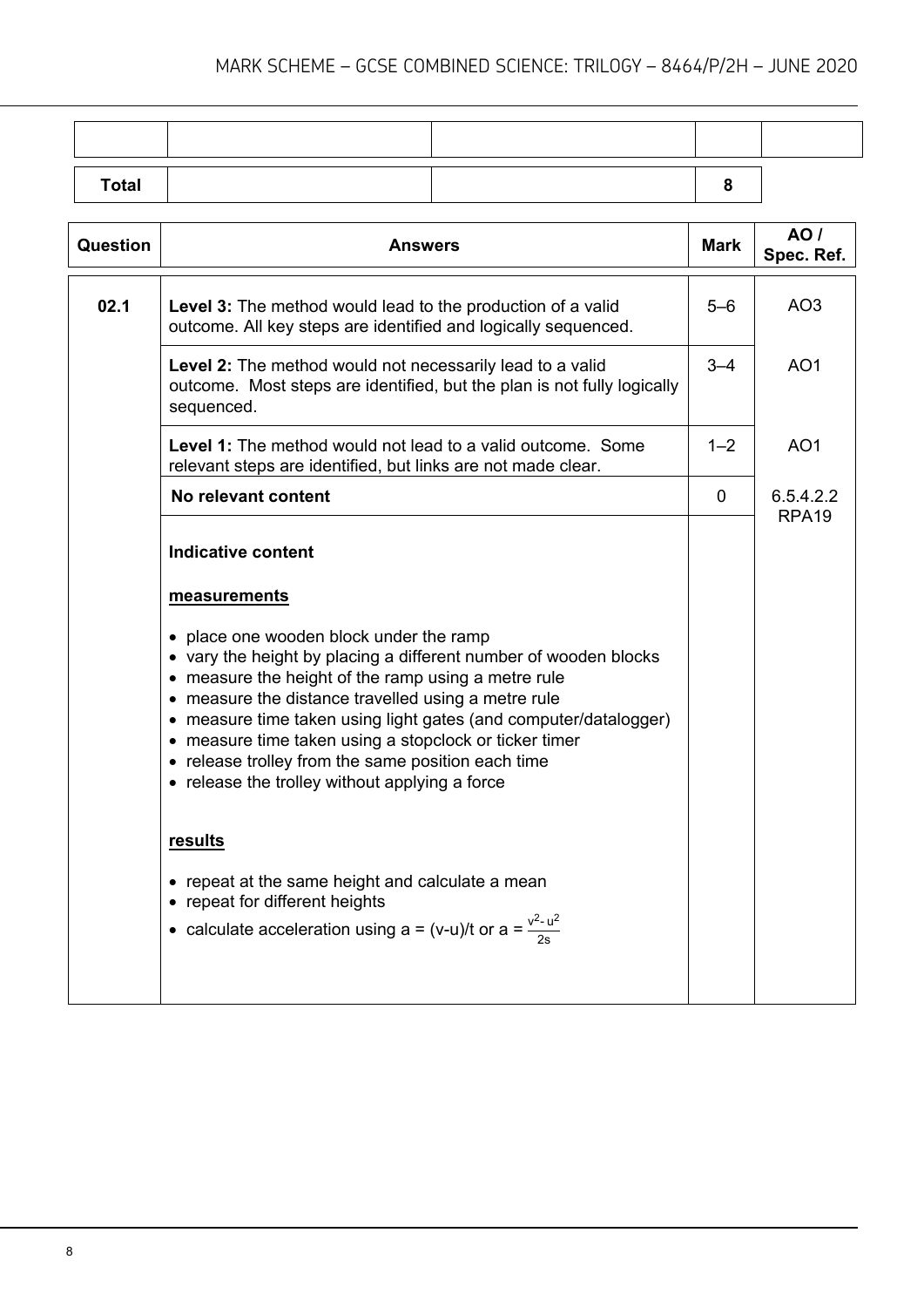| Question     | <b>Answers</b>                                                                            | <b>Extra information</b>                         | <b>Mark</b>  | AO /<br>Spec. Ref.                                |
|--------------|-------------------------------------------------------------------------------------------|--------------------------------------------------|--------------|---------------------------------------------------|
| 02.2         | all points plotted correctly                                                              | allow 1 mark for 3 points plotted<br>correctly   | 2            | AO <sub>2</sub><br>6.5.4.2.2<br>RPA <sub>19</sub> |
|              | height of ramp in metres on x-<br>axis and acceleration in m/s <sup>2</sup> on<br>y-axis) | both quantity and unit required<br>for both axes | 1            |                                                   |
|              | correct line of best fit                                                                  |                                                  | 1            |                                                   |
| 02.3         | resultant force = mass $\times$<br>acceleration<br>or<br>$F = ma$                         |                                                  | $\mathbf{1}$ | AO <sub>1</sub><br>6.5.4.2.2<br>RPA <sub>19</sub> |
| 02.4         | $0.63 = m \times 2.1$<br>$m = \frac{0.63}{2.1}$<br>$m = 0.30$ (kg)                        | allow 0.3 (kg)                                   | 1<br>1<br>1  | AO <sub>2</sub><br>6.5.4.2.2<br>RPA <sub>19</sub> |
| <b>Total</b> |                                                                                           |                                                  | 14           |                                                   |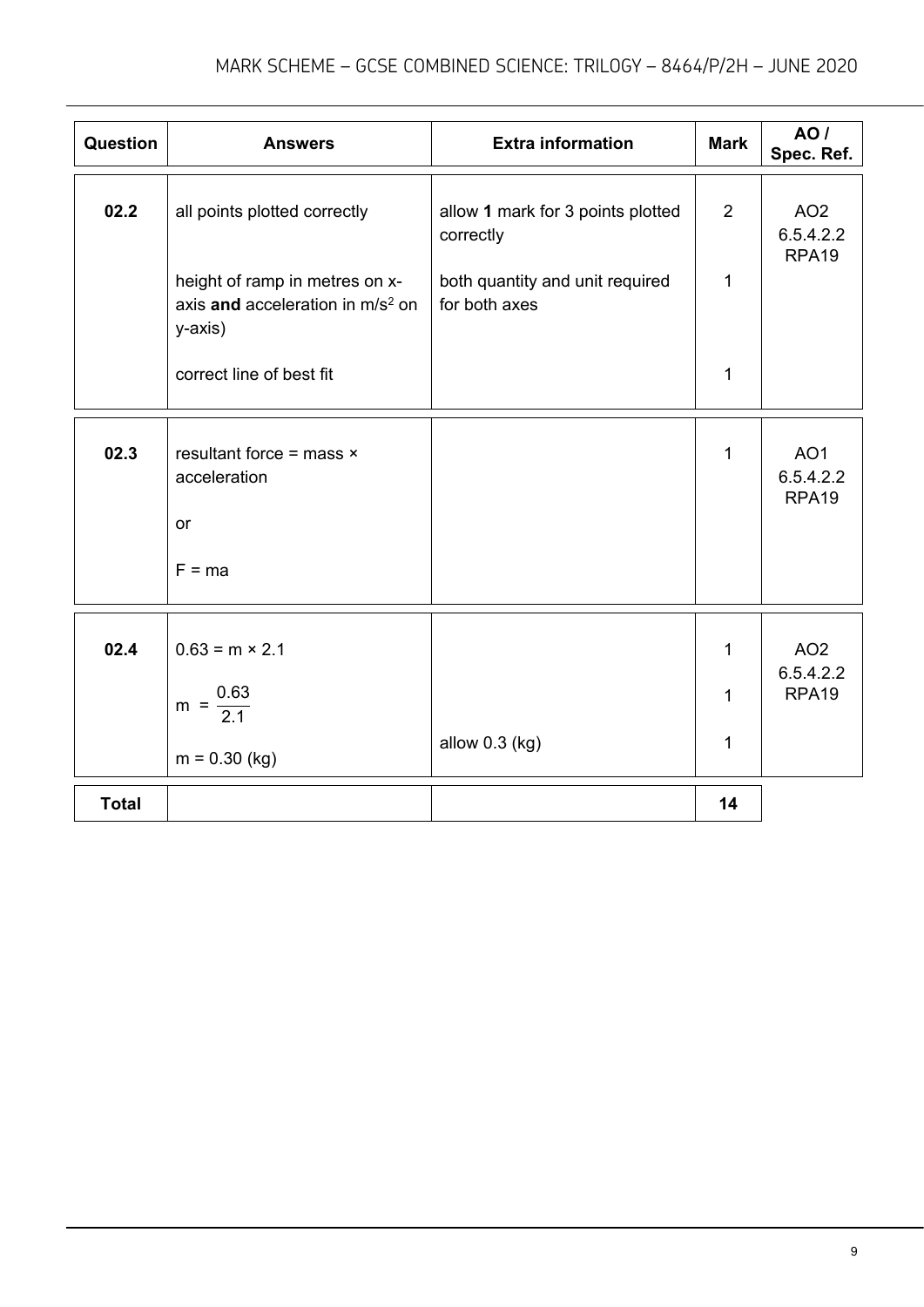| question     | <b>Answers</b>                                                                                              | <b>Extra information</b> | <b>Mark</b>                                  | AO /<br>Spec. Ref.       |
|--------------|-------------------------------------------------------------------------------------------------------------|--------------------------|----------------------------------------------|--------------------------|
| 03.1         | the spring will return to its<br>original length when the force is<br>removed                               |                          | $\mathbf{1}$                                 | AO <sub>1</sub><br>6.5.3 |
| 03.2         | Any two from:<br>• spring constant<br>• (original) length<br>· diameter                                     |                          | $\overline{2}$                               | AO <sub>3</sub><br>6.5.3 |
| 03.3         | $0.80 = k \times 0.0040$<br>$k = \frac{0.80}{0.0040}$<br>$k = 200 (N/m)$                                    |                          | $\mathbf{1}$<br>$\mathbf{1}$<br>$\mathbf{1}$ | AO <sub>2</sub><br>6.5.3 |
| 03.4         | the upward force on the spring<br>is equal to the downward force<br>the spring is inelastically<br>deformed |                          | 1<br>$\mathbf{1}$                            | AO <sub>3</sub><br>6.5.3 |
| <b>Total</b> |                                                                                                             |                          | 8                                            |                          |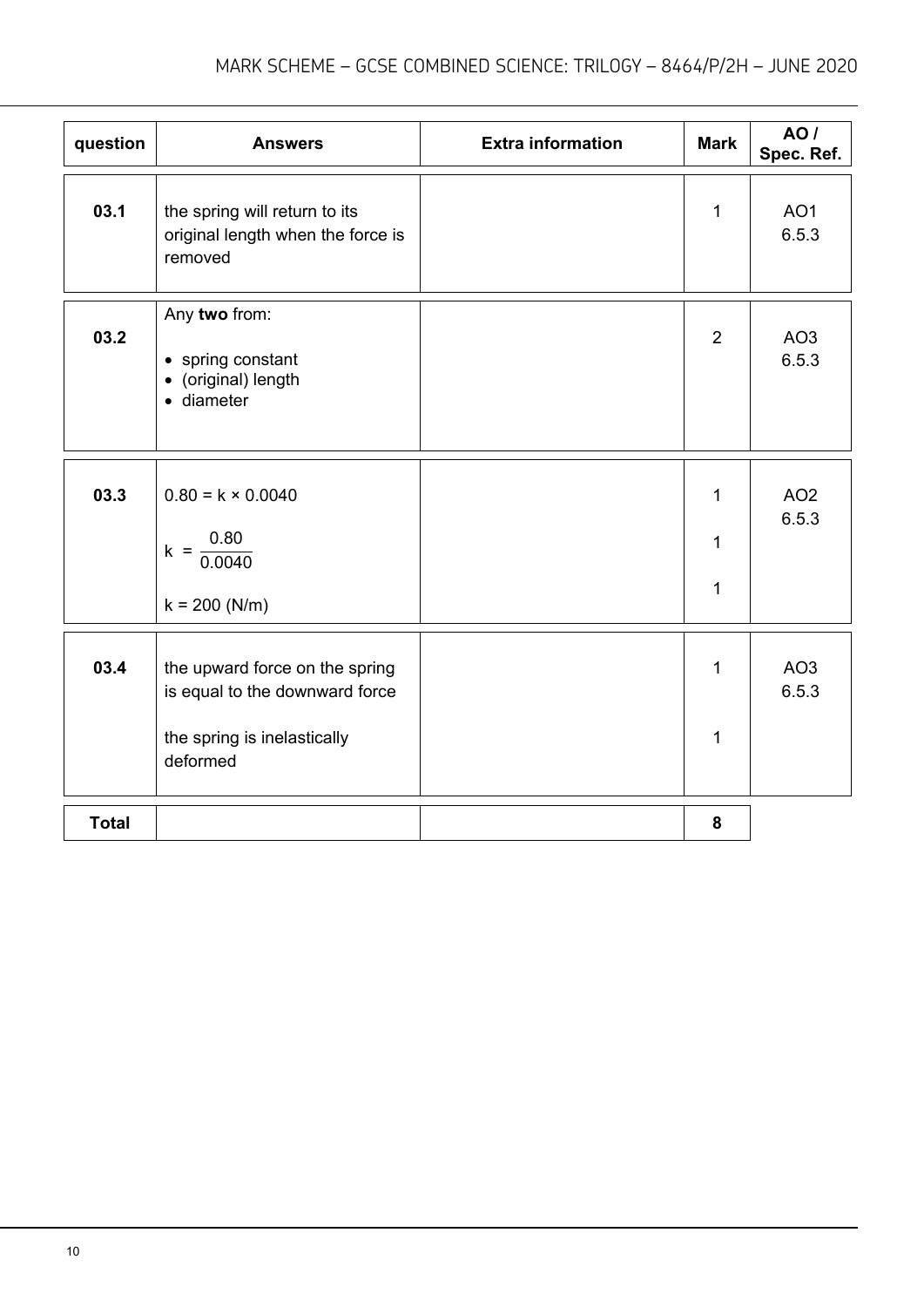| Question | <b>Answers</b>                                                             | <b>Extra information</b>                                       | <b>Mark</b>  | <b>AO</b> /<br>Spec. Ref.    |
|----------|----------------------------------------------------------------------------|----------------------------------------------------------------|--------------|------------------------------|
| 04.1     | (vector quantity) has magnitude<br>and a direction                         |                                                                | 1            | AO <sub>1</sub><br>6.5.4.1.3 |
|          | (scalar quantity) has magnitude<br>only                                    |                                                                | 1            |                              |
| 04.2     | resistive force acts on the ball                                           | allow friction or air resistance                               | 1            | AO <sub>2</sub><br>6.5.4.2.1 |
|          | so (resultant) force in opposite<br>direction to velocity                  |                                                                | 1            |                              |
|          | or                                                                         |                                                                |              |                              |
|          | so work is done on the ball                                                |                                                                |              |                              |
| 04.3     | momentum = mass $\times$ velocity                                          |                                                                | 1            | AO <sub>2</sub><br>6.5.5.1   |
|          | <b>or</b>                                                                  |                                                                |              |                              |
|          | $p = mv$                                                                   |                                                                |              |                              |
| 04.4     | $26 = m \times 5.0$                                                        |                                                                | $\mathbf{1}$ | AO <sub>2</sub><br>6.5.5.1   |
|          | 26<br>$m =$<br>$\overline{5.0}$                                            |                                                                | 1            |                              |
|          | $5.2$ (kg)                                                                 |                                                                | 1            |                              |
| 04.5     | momentum is conserved in the<br>collision (assuming no external<br>forces) |                                                                | 1            | AO <sub>1</sub><br>6.5.5.2   |
|          | momentum of the pin increases                                              |                                                                | 1            |                              |
|          | therefore the momentum of the<br>ball must decrease.                       | if no other mark is awarded,<br>allow 1 mark for when the ball | 1            |                              |
|          |                                                                            | exerts a force on the pin, the pin                             |              |                              |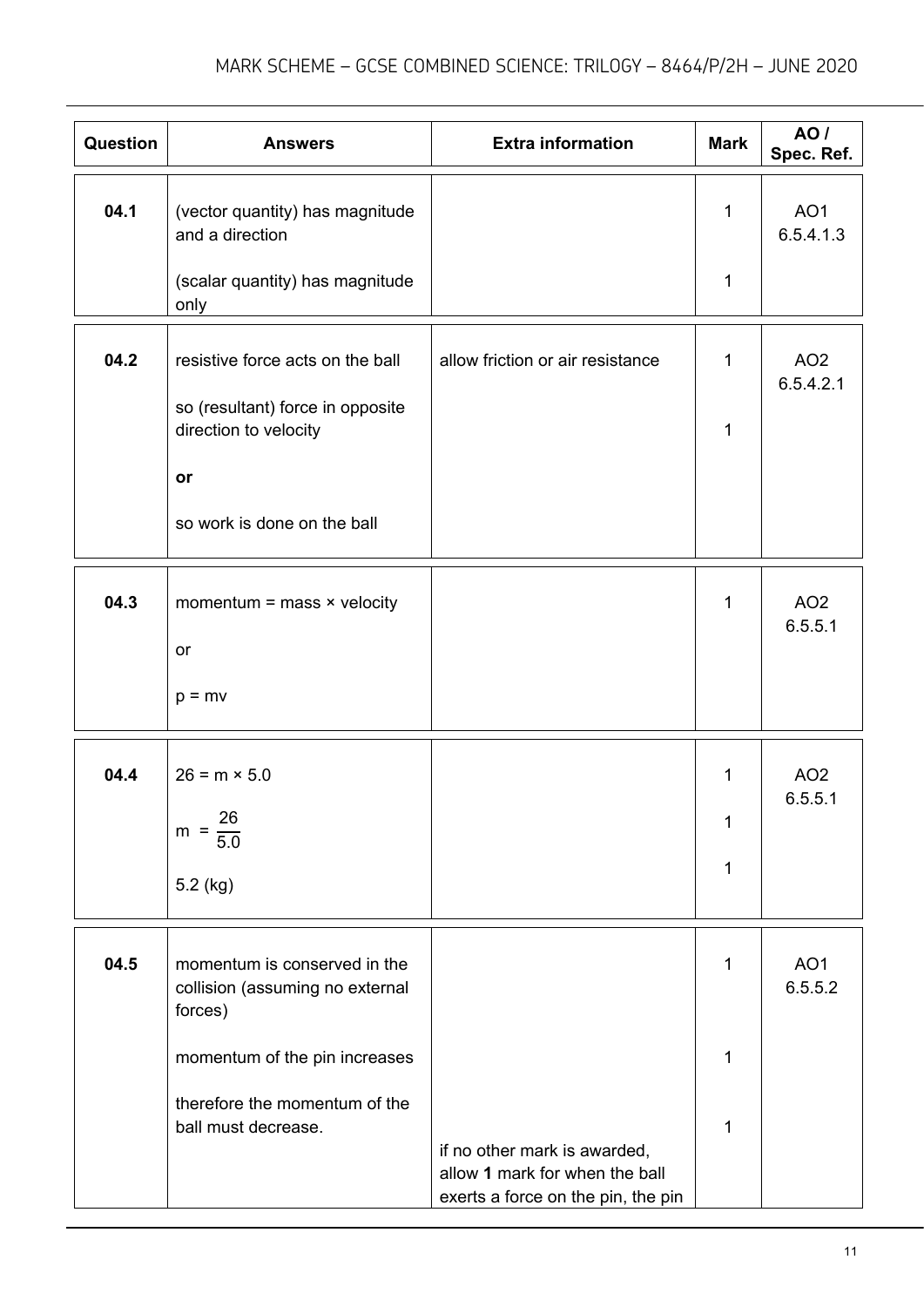|       | exerts an equal and opposite<br>force on the ball |  |
|-------|---------------------------------------------------|--|
| Total |                                                   |  |

| <b>Question</b> | <b>Answers</b>                                                                                                                        | <b>Extra information</b>                                                                                       | <b>Mark</b> | AO / Spec.<br>Ref.         |
|-----------------|---------------------------------------------------------------------------------------------------------------------------------------|----------------------------------------------------------------------------------------------------------------|-------------|----------------------------|
| 05.1            | X-rays are absorbed by bone<br>but can pass through flesh                                                                             | ignore skin                                                                                                    | 1<br>1      | AO <sub>1</sub><br>6.6.2.4 |
| 05.2            | taking lots of X-rays would give a<br>large dose<br>which would increase the<br>radiographer's risk<br>the screen absorbs some of the | allow screen reduces the                                                                                       | 1<br>1<br>1 | AO <sub>3</sub><br>6.6.2.3 |
|                 | X-rays                                                                                                                                | risk/dose received by the<br>radiographer                                                                      |             |                            |
| 05.3            | electrical current / oscillations in<br>the transmitter producing radio<br>waves                                                      |                                                                                                                | 1           | AO <sub>1</sub><br>6.6.2.3 |
|                 | radio waves are absorbed by the<br>receiver inducing electrical<br>current / oscillations in the<br>receiver                          |                                                                                                                | 1           |                            |
|                 | at the same frequency                                                                                                                 | if no other mark is awarded, allow<br>1 mark for radio waves transfer<br>information/energy through the<br>air | 1           |                            |
| <b>Total</b>    |                                                                                                                                       |                                                                                                                | 8           |                            |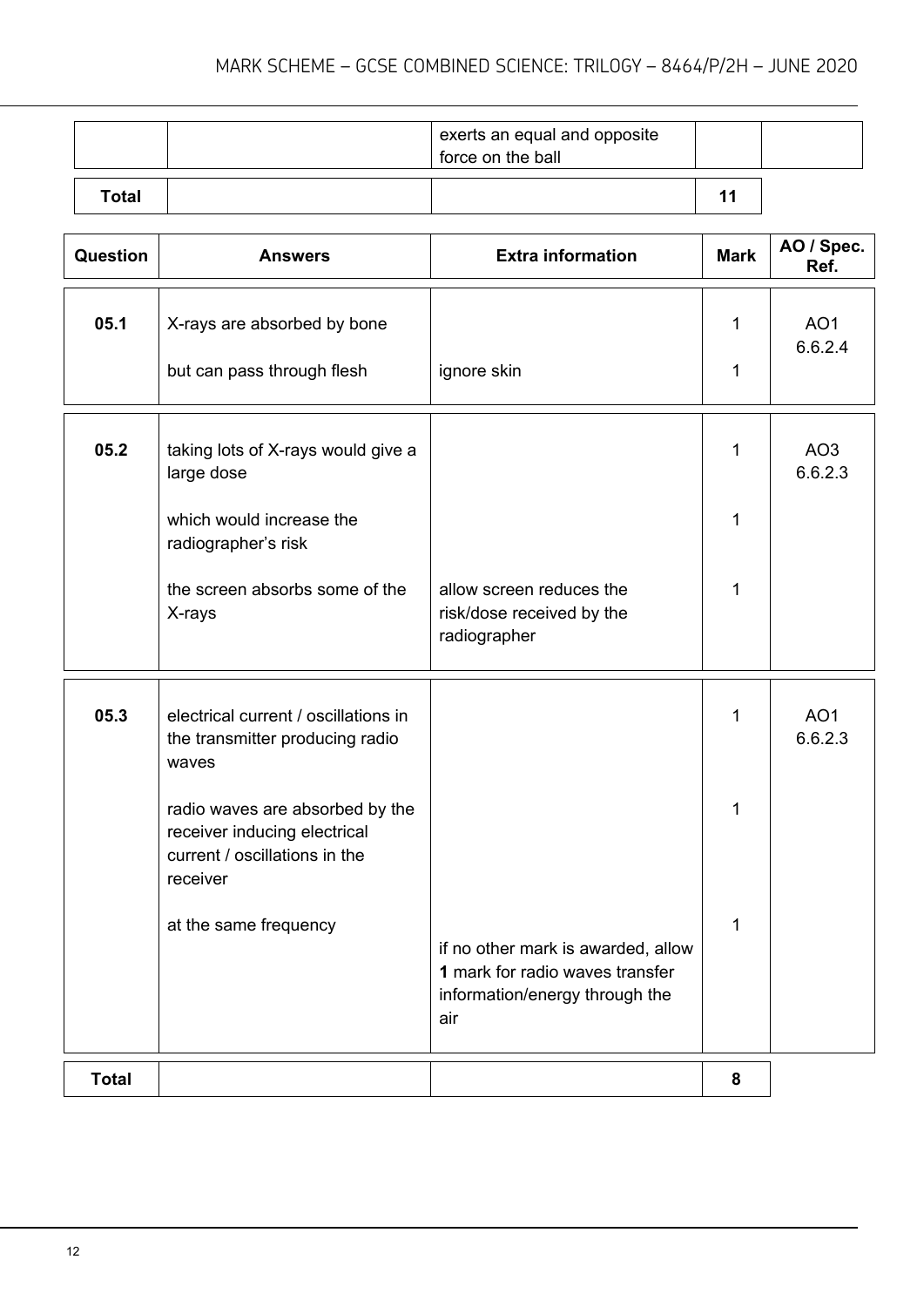| <b>Question</b> | <b>Answers</b>                                                                                                                                                                                                 | <b>Extra information</b>                     | <b>Mark</b>                                                                  | AO /<br>Spec. Ref.                        |
|-----------------|----------------------------------------------------------------------------------------------------------------------------------------------------------------------------------------------------------------|----------------------------------------------|------------------------------------------------------------------------------|-------------------------------------------|
| 06.1            | 13.5 $\times \frac{2}{3}$<br>9.0 (m/s)                                                                                                                                                                         | allow $9 \ (m/s)$                            | $\mathbf{1}$<br>$\mathbf 1$                                                  | AO <sub>2</sub><br>6.5.4.3                |
|                 | <b>OR</b><br>$13.5 \times \frac{1}{3} = 4.5$ (1)<br>$13.5 - 4.5 = 9.0$ (m/s) (1)                                                                                                                               |                                              |                                                                              |                                           |
| 06.2            | reduced speed reduces<br>stopping distance<br>means less chance of collision<br><b>OR</b><br>the car will have less kinetic<br>energy (1)<br>so less likely to cause injury in<br>the event of a collision (1) | allow reduces thinking / braking<br>distance | $\mathbf 1$<br>$\mathbf{1}$                                                  | AO <sub>1</sub><br>6.5.4.3.2<br>6.5.4.3.3 |
| 06.3            | $14 = v \times 0.70$<br>$v = \frac{14}{0.70}$<br>$v = 20$ (m/s)<br>$0^2 - 20^2 = 2 \times (-6.25) \times s$<br>$s = \frac{20^2}{(2 \times 6.25)}$<br>$s = 32 (m)$                                              | ignore minus signs throughout                | $\mathbf 1$<br>$\mathbf 1$<br>$\mathbf 1$<br>$\mathbf 1$<br>$\mathbf 1$<br>1 | AO <sub>2</sub><br>6.5.4.1.2<br>6.5.4.1.5 |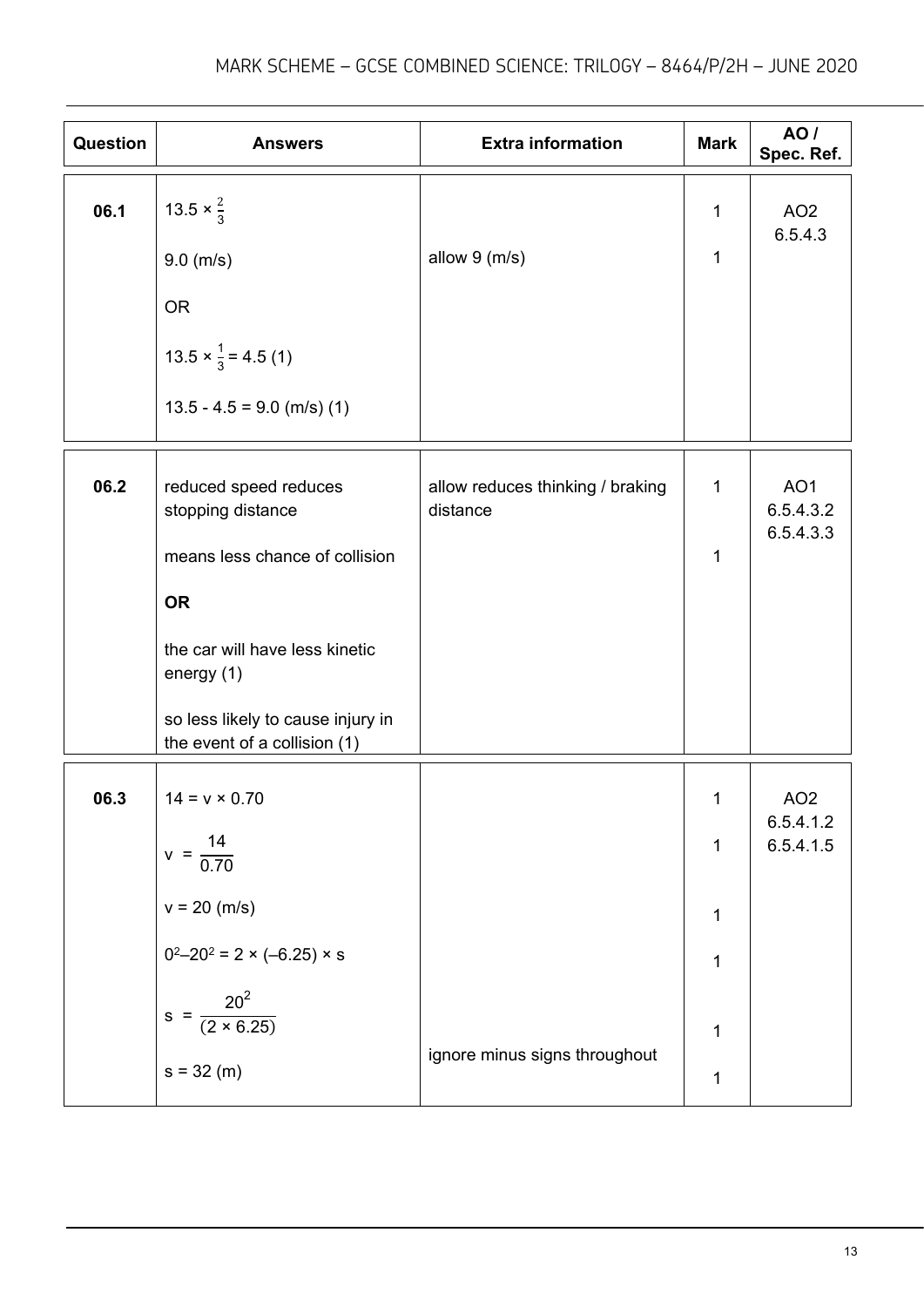| 06.4         | same maximum force applied by<br>the brakes                                          |                         | 1  | AO <sub>2</sub> |
|--------------|--------------------------------------------------------------------------------------|-------------------------|----|-----------------|
|              | because mass is less there is a<br>greater deceleration                              | allow momentum for mass | 1  | AO <sub>1</sub> |
|              | braking distance is less<br><b>OR</b>                                                |                         | 1  | AO <sub>1</sub> |
|              | reducing the mass reduced the<br>kinetic energy of the van (at a<br>given speed) (1) |                         |    | 6.5.2           |
|              | less work needed to be done to<br>bring the van to a stop $(1)$                      |                         |    |                 |
|              | (force from the brakes is the<br>same) so braking distance is<br>less(1)             |                         |    |                 |
| <b>Total</b> |                                                                                      |                         | 13 |                 |